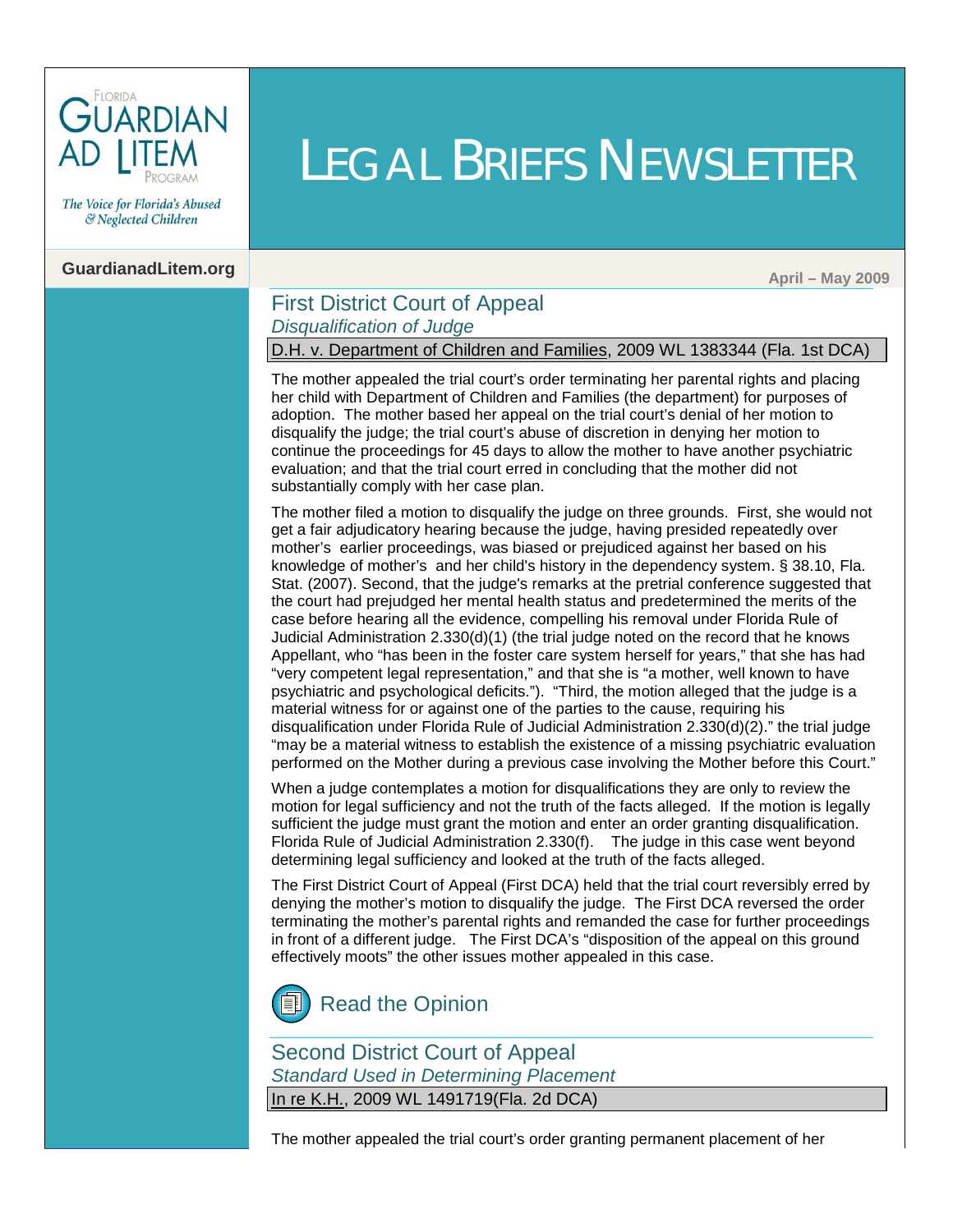daughter with the maternal grandparents and terminating the supervision of the Department of Children and Family Services (the department). The mother argued that because her daughter was never adjudicated dependent as to the mother, the trial court erred in applying the best interest standard in placing the child with the maternal grandparents. The trial court should have applied [§ 39.521\(3\)\(b\), Fla. Stat.\(2008\),](http://www.leg.state.fl.us/Statutes/index.cfm?App_mode=Display_Statute&Search_String=&URL=Ch0039/SEC521.HTM&Title=->2008->Ch0039->Section%20521#0039.521)  which specifically requires that the child be placed with the nonoffending parent "unless" the court finds that such placement would endanger the safety, well-being, or physical, mental, or emotional health of the child."

The Second District Court of Appeal agreed with the mother and remanded the case for the trial court to determine whether or not placement with the mother would endanger the health, safety, or well-being of the child.

# [Read the Opinion](http://www.2dca.org/opinions/Opinion_Pages/Opinion_Page_2009/May/May%2029,%202009/2D08-2555.pdf)

*Consent to Dependency*

In re T.F., 2009 WL 1139239 (Fla. 2d DCA)

The mother appealed the trial court's order adjudicating her child dependent. The dependency petition was based on abandonment. The mother consented to the dependency petition. The trial court specifically approved the mother's request to waive her appearance at the disposition hearing so that she would not miss gain time as she was incarcerated. The case plan was based on reunification.

At the disposition the trial court "questioned why the mother had received a reunification case plan when she would be incarcerated until 2009, a date after her case plan's expiration date. The Department's attorney responded: "Judge ... she's not going to beher incarceration is not significant enough for her-to proceed with TPR." Nevertheless, the court sua sponte stated it would not allow the mother a reunification plan because "[i]t's just impossible[.]" The court then changed the goal from reunification to adoption, concurrent with permanent guardianship. The trial court subsequently denied the Mother's motion for rehearing and ordered the Department to file a petition for termination of parental rights."

The Second District court of Appeal (Second DCA) held that the trial court abused its discretion when it changed the mother's case plan goal from reunification to adoption through termination of parental rights. The trial court also abused its discretion in ordering the department to file a termination of parental rights petition.

The Second DCA also pointed out the due process issues raised in this case. "Consent to a finding of dependency is made voluntarily and with a full understanding of the nature of the allegations and the possible consequences of the ... consent." [Florida Rule of](http://www.floridabar.org/TFB/TFBResources.nsf/Attachments/E2AD7DEF01F6F90685256B29004BFA7E/$FILE/Juvenile.pdf?OpenElement)  [Juvenile Procedure 8.325\(c\).](http://www.floridabar.org/TFB/TFBResources.nsf/Attachments/E2AD7DEF01F6F90685256B29004BFA7E/$FILE/Juvenile.pdf?OpenElement) The mother in this case consented to the dependency with reunification as the goal. Adoption was never discussed with the mother. The trial court's unilateral decision to change the goal to "adoption through termination of parental rights meant that the mother's consent to the dependency adjudication was not knowing and voluntary." An adjudicatory hearing was never held in this case. "Thus, the trial court erred under the facts of this case in addressing a substantive issue without either obtaining the mother's knowing and voluntary consent at a new arraignment or holding an adjudicatory hearing."

The Second DCA reversed and remanded.

[Read the Opinion](http://www.2dca.org/opinions/Opinion_Pages/Opinion_Page_2009/April/April%2029,%202009/2D08-1291.pdf)

*Dependency - Medical Needs of the Child* In re D.J., 2009 WL 1260109 (Fla. 2d DCA)

The mother appealed the trial court's order adjudicating her child dependent. The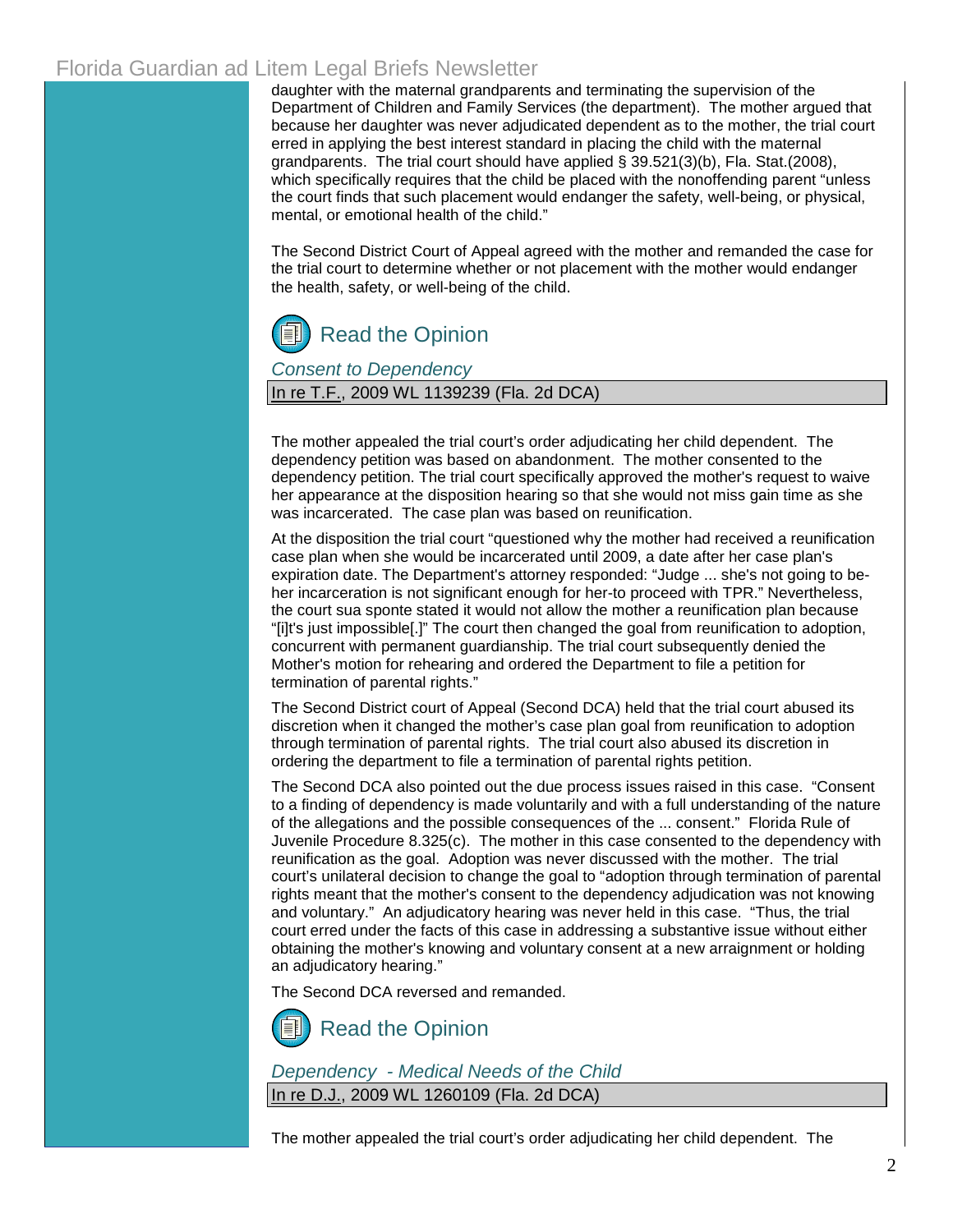Department of Children and Family Services' (the department) affidavit in support of the shelter petition alleged that the mother had a psychiatric history, and that she was noncompliant with her treatment. The department also alleged that the mother had a history of running away (she was under the supervision of the department as a child), some mental retardation, and a possible history of drug use. However the "department's shelter petition did not indicate that its sole basis for its claim that the mother had a "psychiatric history" was her counsel's request for a competency evaluation in her pending criminal case. The petition also did not indicate that the mother's history of running away had occurred more than two years prior to [the child's] birth and that the alleged prior drug use was a single positive urine test for marijuana two years earlier." Although the Second District Court of Appeal (Second DCA) recognized that the department "actively worked at cross-purposes with the Mother" they upheld the dependency adjudication of the child. The child had specific medical needs for which "the mother was simply not trained and equipped to handle." Her lack of training, at the time of the hearing," was sufficient to establish prospective medical neglect-not due to any intentionally neglectful conduct on the part of the mother, but simply due to her lack of training."

The Second DCA affirmed the dependency adjudication.

# [Read the Opinion](http://www.2dca.org/opinions/Opinion_Pages/Opinion_Page_2009/May/May%2008,%202009/2D08-793.pdf)

#### *Termination of Parental Rights - Incarceration*

In re L.L-R., 2009 WL 1025761 (Fla. 2d DCA)

The father appealed the trial court's order terminating his parental rights. The Department of Children and Family Services (the department) based its termination petition on abandonment and the trial court determined that the father abandoned the child. § [39.806\(1\)\(b\) Fla. Stat. \(2006\).](http://www.leg.state.fl.us/Statutes/index.cfm?App_mode=Display_Statute&Search_String=&URL=Ch0039/SEC806.HTM&Title=->2006->Ch0039->Section%20806#0039.806)

A year after the child was removed from the mother's custody, the father was found in a New Jersey prison. Once informed of the proceedings, the father immediately contacted the case manager, and the child. The department did not offer the father a case plan. Two months later the department filed a petition to terminate parental rights.

The Second District Court of Appeal (Second DCA) reversed the trial court's termination of the father's parental rights. "[T]he incarceration of a parent ... may support a finding of abandonment. But incarceration does not constitute abandonment as a matter of law. Rather, it is a factor that courts may consider when determining whether the child has been abandoned[. § 39.01\(1\);](http://www.leg.state.fl.us/Statutes/index.cfm?App_mode=Display_Statute&Search_String=&URL=Ch0039/SEC01.HTM&Title=->2006->Ch0039->Section%2001#0039.01) *[T.H. v. Dep't of Children & Family Servs.,](http://www.2dca.org/opinion/April 04, 2008/2D07-2869.pdf)* 979 So.2d 1075, [1078 \(Fla. 2d DCA 2008\)."](http://www.2dca.org/opinion/April 04, 2008/2D07-2869.pdf) In this case, the father communicated with the child as soon as he found out about the proceedings. In addition, the department pointed out that the child's manifest best interests were not considered when terminating this father's parental rights. *See* [§39.810.](http://www.leg.state.fl.us/Statutes/index.cfm?App_mode=Display_Statute&Search_String=&URL=Ch0039/SEC810.HTM&Title=->2006->Ch0039->Section%20810#0039.810)



# Third District Court of Appeal

*Termination of Parental Rights – Failure to Protect*

P.I. v. Department of Children and Families, 2009 WL 1675824 (Fla. 3d DCA)

The mother appealed the trial court's order terminating her parental rights to her two children. The Child Protection Team had testified that one of the children had been severely abused; there was testimony that the mother knew that the step-father was abusing the children; the mother waited a month after the child suffered a brain injury from the abuse before taking the child to the hospital; the mother was in denial about any abuse occurring; and the mother had her own mental health issues.

The Third District Court of Appeal (Third DCA) affirmed the trial court's termination. The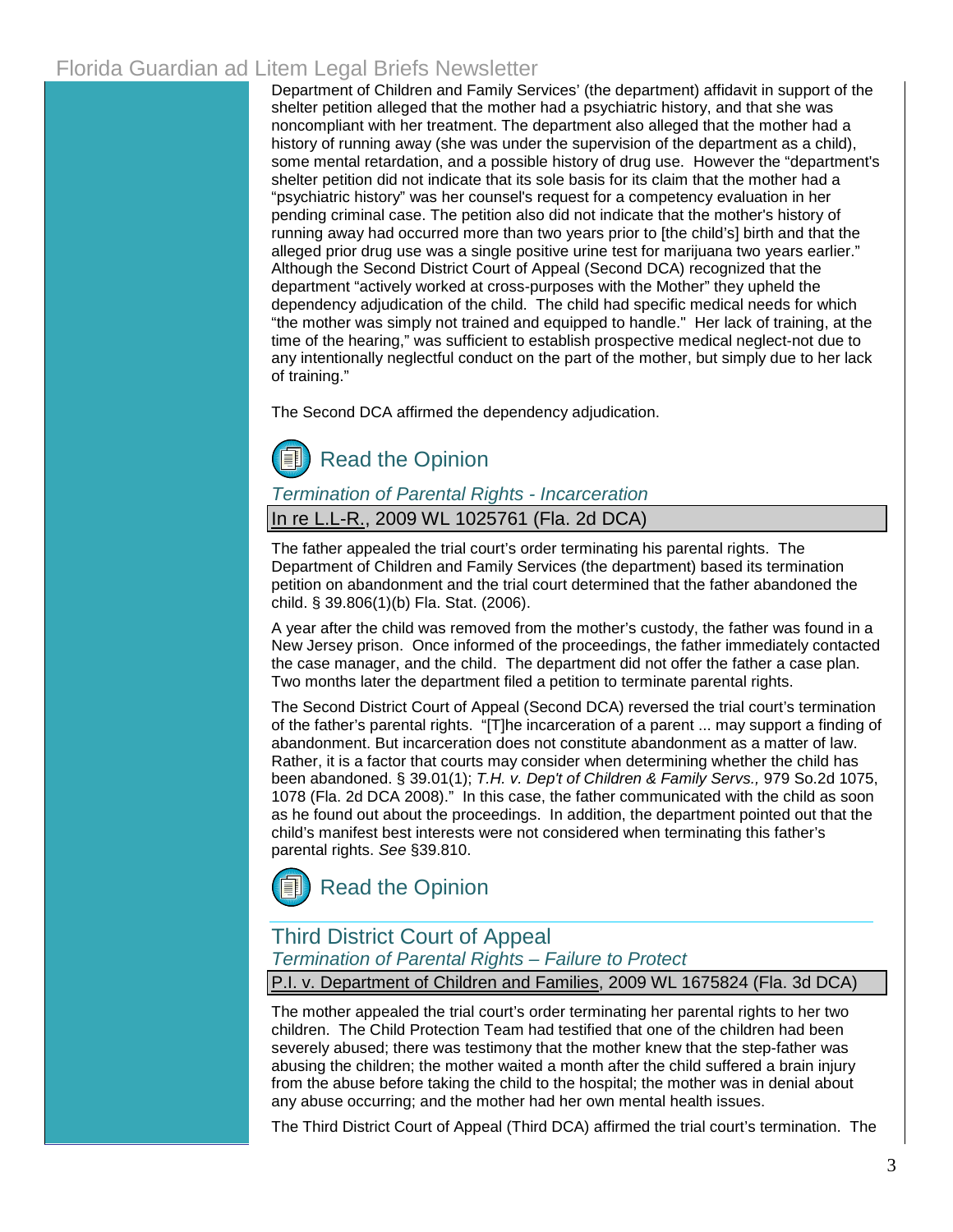Third DCA held that this was a case where termination was the only alternative available to protect the children. "There is also every reason to believe that the abuse and neglect in this case will continue, placing the children at continued risk. *A.C. v. Dep't of Children & Families,* 798 So.2d 32, 35 (Fla. 4th DCA 2001). Additionally, even a parent who is not present, or who does not personally participate in abuse, but who knowingly fails to protect the child from egregious abuse may have his or her parental rights terminated. *C.S. v. State, Dep't of Health & Rehabilitative Servs.,* 697 So.2d 914 (Fla. 2d DCA 1997). Based on the same reasoning, termination as to T.M., Jr., is also justified. *K.A. v. Dep't of Children & Family Servs.,* 880 So.2d 705, 708 (Fla. 2d DCA 2004). The mother witnessed the father's treatment of the child but was never able to stop it. Here, DCF met its burden of presenting evidence to support the court's finding that sections [39.01](http://www.leg.state.fl.us/Statutes/index.cfm?App_mode=Display_Statute&Search_String=&URL=Ch0039/SEC01.HTM&Title=->2006->Ch0039->Section%2001#0039.01) and [39.806](http://www.leg.state.fl.us/Statutes/index.cfm?App_mode=Display_Statute&Search_String=&URL=Ch0039/SEC806.HTM&Title=->2006->Ch0039->Section%20806#0039.806) were satisfied."

# [Read the Opinion](http://www.3dca.flcourts.org/Opinions/3D08-2831.pdf)

#### *Termination of Parental Rights -Abandonment*

#### R.S. v. Department of Children and Family Services, 2009 WL 928495 (Fla. 3d DCA)

The mother appealed the trial court's order terminating her parental rights. The termination was based on the mother's abandonment of her two children. The children were first taken into custody after the children were found wandering on the streets alone. The children were reunified with the mother and the court retained jurisdiction. *See* [§ 39.521\(7\), Fla. Stat. \(2005\).](http://www.leg.state.fl.us/Statutes/index.cfm?App_mode=Display_Statute&Search_String=&URL=Ch0039/SEC521.HTM&Title=->2005->Ch0039->Section%20521#0039.521) The children were again sheltered after one child stabbed her mother with a knife, the mother lost her housing and one child was absent from school thirty-seven times. After the children were taken into the custody of the Department of Children and Family Services, the mother only visited the children twice, and took no affirmative steps to foster visitation. The mother argues that she was unable to build a relationship with her children "because of language difficulties and an unresponsive case worker."

The Third District Court of Appeal affirmed the trial court's termination of the mother's parental rights holding that "[t]he record here shows [the mother] has authored her own undoing. *See M.M. v. Dep't of Children & Family Servs.,* 867 So.2d 573 (Fla. 3d DCA 2004). She has left her children to languish in the system for five years under DCF and court supervision, without doing what is necessary to rescue her children from final DCF intervention."

# [Read the Opinion](http://www.3dca.flcourts.org/Opinions/3D08-0701.pdf)

### Fifth District Court of Appeal

*Termination of Parental Rights – Least Restrictive Means*

C.A.T. v. Department of Children and Families, 2009 WL 1159192 (Fla. 5th DCA)

The father appealed the trial court's order terminating his parental rights arguing that terminating his parental rights is not the least restrictive means to protect his child. The Fifth District Court of Appeal (Fifth DCA) agreed with the father holding that the Department of Children and Families (the department) failed to prove by clear and convincing evidence that termination of the father's parental rights was the least restrictive means of protecting [the child] from harm and reversed and remanded the case.

The department submitted the petition for termination of parental rights against both the father and mother, pursuant to § [39.806\(3\), Fla. Stat.](http://www.leg.state.fl.us/Statutes/index.cfm?App_mode=Display_Statute&Search_String=&URL=Ch0039/SEC806.HTM&Title=->2006->Ch0039->Section%20806#0039.806) (2007), which permits a termination petition to be filed with an offer of a case plan with the goal of termination rather than reunification. However, the department must show that "the parent will not benefit from court ordered services." The Fifth DCA held that "[The department] did not establish that the father was not amenable to remedy his problems through actual, appropriate services, or that supervised visitation would be harmful to [the child] during